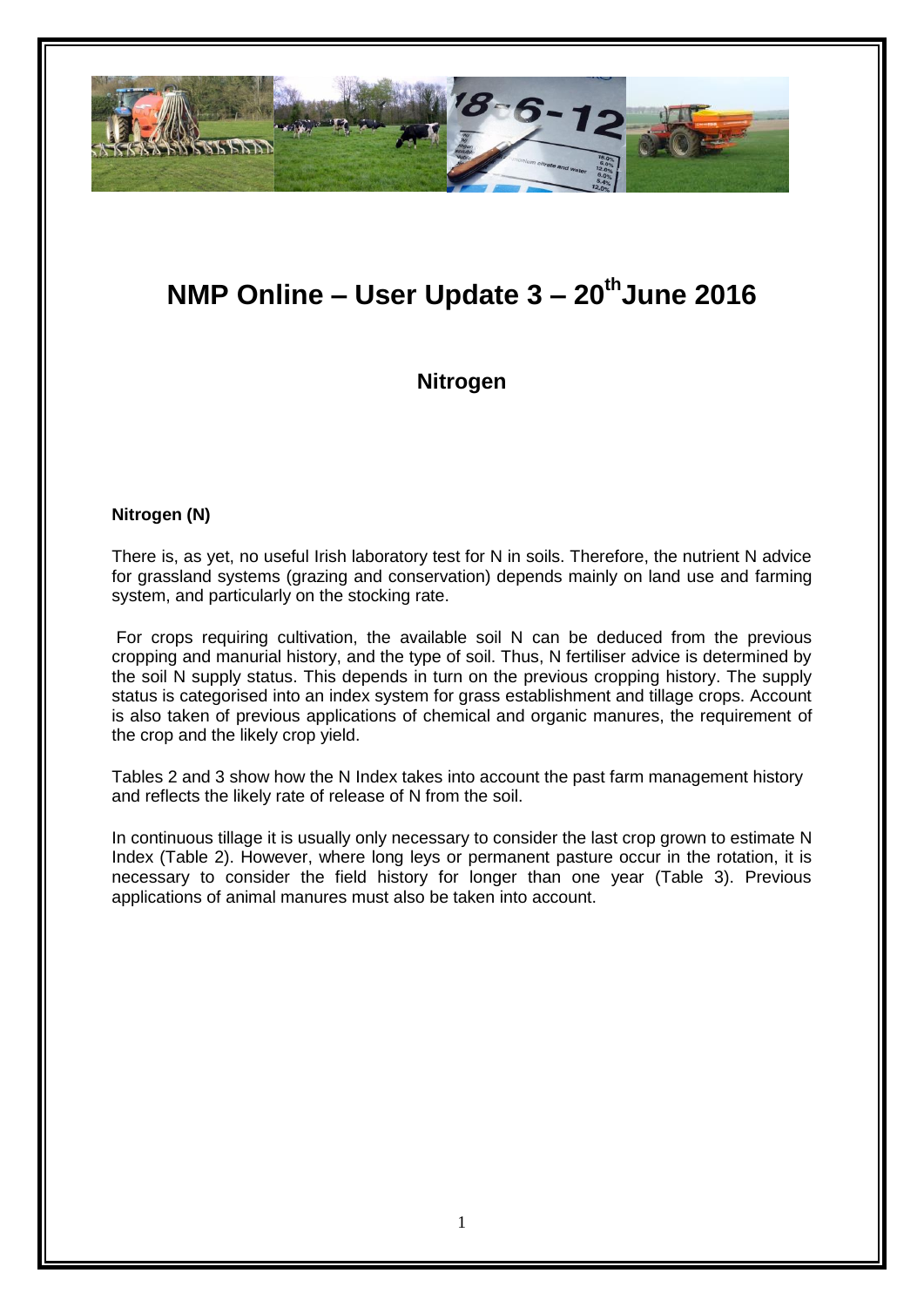| Table 2: N Index for tillage crops that short leys or tillage. This table can also be |                                                                                               |                          |         |  |
|---------------------------------------------------------------------------------------|-----------------------------------------------------------------------------------------------|--------------------------|---------|--|
| used for grass establishment.                                                         |                                                                                               |                          |         |  |
| <b>Previous crop</b>                                                                  |                                                                                               |                          |         |  |
| Index 1                                                                               | Index 2                                                                                       | Index 3                  | Index 4 |  |
| <b>Cereals, Maize</b><br>(no animal<br>manures)                                       | Sugar beet,<br>Fodder beet,<br>Potatoes,<br>Mangels, Kale,<br>Peas, Beans,<br>Oilseed<br>Rape |                          |         |  |
|                                                                                       | Swedes removed                                                                                | Swedes grazed<br>in situ |         |  |
|                                                                                       | Leys (1-4 years)<br>grazed or<br>cut and grazed                                               |                          |         |  |
|                                                                                       | Any crop receiving<br>dressings<br>of organic fertiliser                                      |                          |         |  |
| <b>Vegetables</b><br>receiving less than<br>200 kg N/ha                               | Vegetables<br>receiving more<br>than 200 kg N/ha                                              |                          |         |  |

| Table 3: N Index for pasture establishment or tillage crops that follow long leys<br>(5 years or more) or permanent pasture |                                                                                                                                                                                     |                                                                                                                                                                                                        |                                                                                                                                              |  |
|-----------------------------------------------------------------------------------------------------------------------------|-------------------------------------------------------------------------------------------------------------------------------------------------------------------------------------|--------------------------------------------------------------------------------------------------------------------------------------------------------------------------------------------------------|----------------------------------------------------------------------------------------------------------------------------------------------|--|
| <b>Previous crop</b>                                                                                                        |                                                                                                                                                                                     |                                                                                                                                                                                                        |                                                                                                                                              |  |
| Index 1                                                                                                                     | Index 2                                                                                                                                                                             | Index <sub>3</sub>                                                                                                                                                                                     | Index 4                                                                                                                                      |  |
| Any crop sown as the<br>5 <sup>th</sup> tillage crop<br>following long leys or<br>permanent pasture.                        | Any crop sown as the<br>$3rd$ or $4th$ tillage crop<br>following long leys or<br>permanent pasture.<br>If original long ley or<br>permanent pasture<br>was cut only use<br>Index 1. | Any crop sown as the<br>$1st$ or $2nd$ tillage crop<br>following long leys or<br>permanent pasture<br>(see also Index 4). If<br>original long ley or<br>permanent pasture was<br>cut only use Index 2. | Any crop sown as the<br>$1st$ or $2nd$ tillage crop<br>following very good<br>long leys or<br>permanent pasture<br>which was grazed<br>only. |  |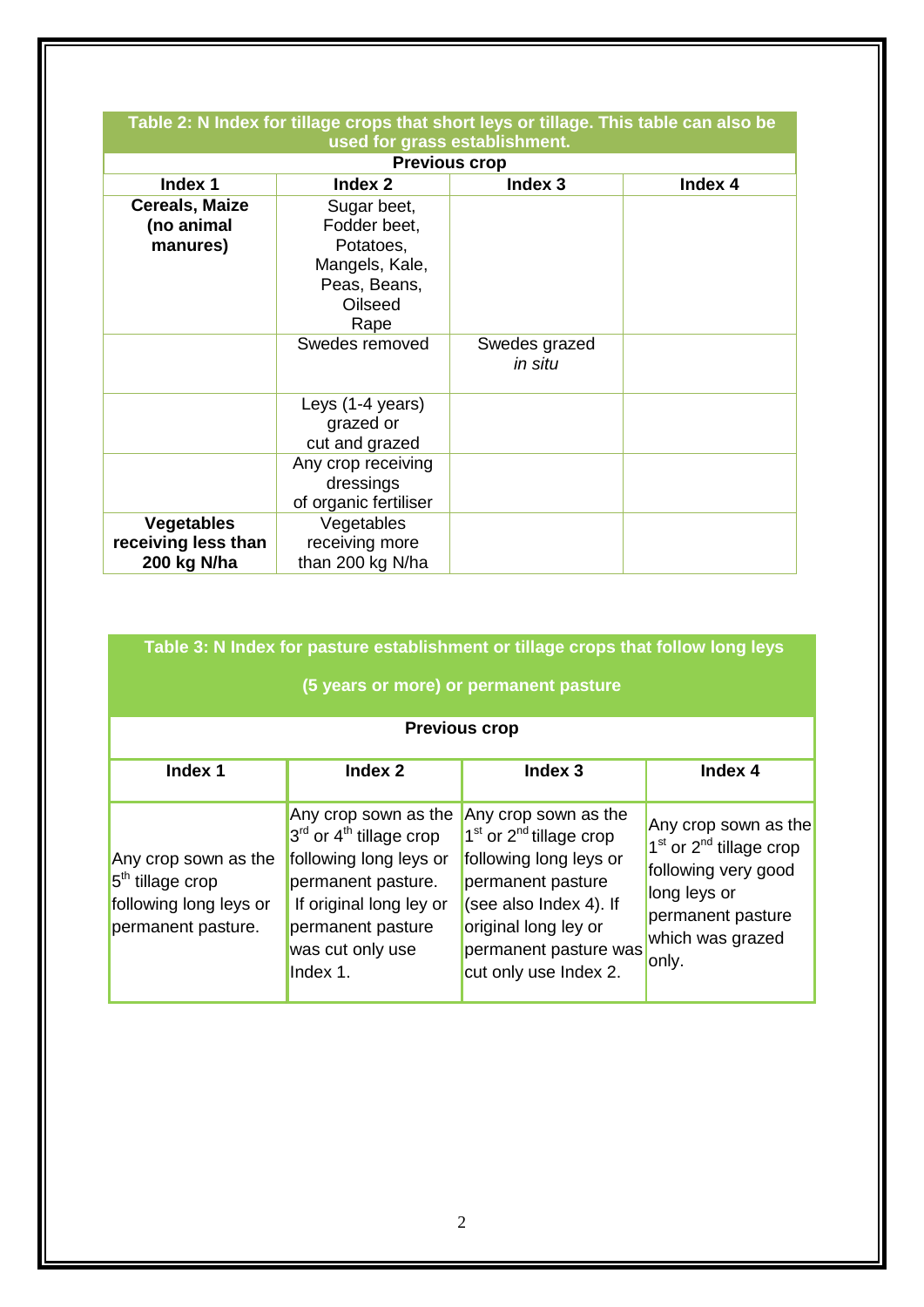#### **Nitrogen Fertilisers**

Artificial Nitrogen Fertilisers can be in either of three forms or indeed in combinations of more than one form:

- Nitrate Nitrogen
- Ammoniacal Nitrogen
- Ureic Nitrogen.

Nitrate Nitrogen is the most readily available form of artificial nitrogen fertiliser for plant roots. The other types have to be converted to this form by soil acting bacteria before they can be utilised by crops. Nitrate N is very easily washed out of the soil. Because they are quick acting, fertilisers containing nitrate nitrogen are often used as top dressings on growing crops.

<http://www.teagasc.ie/soil/docs/Spring-Fertiliser-Advice-2016.pdf>

**Calcium Ammonium Nitrate (C.A.N.)** contains 26-27% nitrogen - half of it as nitrate nitrogen and half as ammoniacal nitrogen. This means that half the nitrogen is readily available while the other half is slow acting. This makes it a suitable fertiliser for grass, especially for spring grazing. It is suitable for any crop or soil and may be applied at sowing time or preferably as a top dressing.

Ammoniacal Nitrogen is a form of nitrogen based on ammonia, which is a nitrogen rich substance. It is slower acting than the nitrate form. It must be converted by soil acting bacteria to nitrate nitrogen before it can be absorbed by plant roots. It is not as easily lost from the soil by leaching. NH4 ----------> NO3 --------------> Plants (Ammonium) (Nitrate)

It can take from 3-5 weeks for the ammonium nitrogen to be converted to nitrate nitrogen by soil bacteria depending on soil moisture and temperature. Urea converts to nitrate N in 2 to 4 days depending on soil conditions.

**Sulphate of Ammonia** contains 21% nitrogen. Its nitrogen is in the ammonium form and hence is slower acting than C.A.N. It is useful in areas of low soil sulphur content. Ammonium sulphate nitrate (ASN) contains 2^% N and 14% S. This is a mixture of ammonium nitrate and ammonium sulphate. The ammonium nitrate converts rapidly to nitrate N and the sulphur is also in a plant available form and immediately available to the plant.

Ureic Nitrogen is obtained from the substance called Urea which is also a nitrogen rich compound. In order to be absorbed by plant roots this form must be converted firstly into the ammonium form and then to the nitrate form by soil acting bacteria. For this reason it is slow acting and can be affected by low soil temperatures and dry soil surface conditions. Water must be added to Ureic Nitrogen to convert it to Ammonium Nitrogen. This can only occur in moist soils. This explains why urea is used early in the season and is not used during the dry summer months.

Urea contains 46% nitrogen. It is commercially used on grassland and as a cereal top dressing. It is not safe to combine with seed as it can severely inhibit germination. It needs to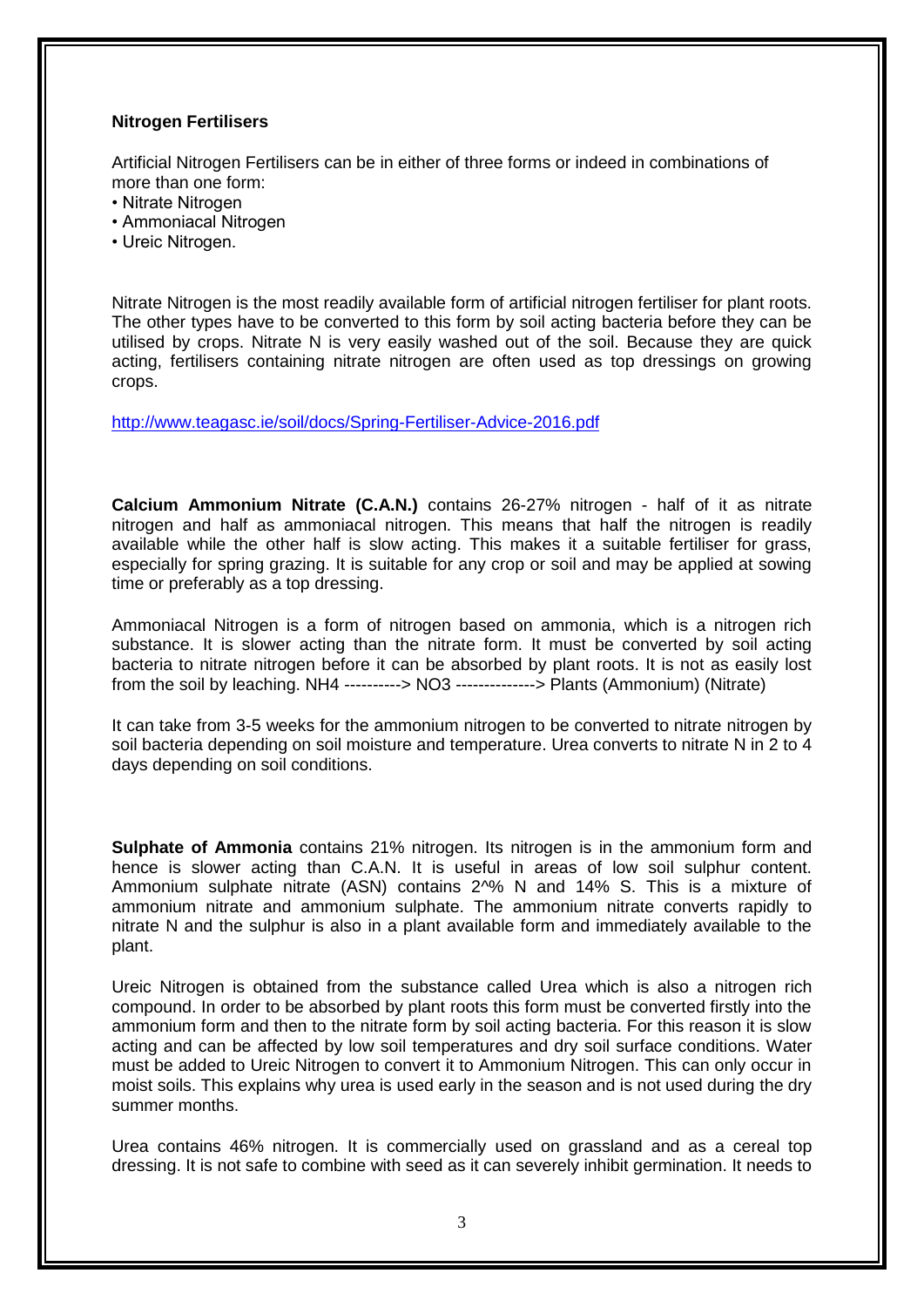be applied on moist soil to be fully effective. It also gives best results when used in warm conditions. Urea should not be applied to soils which have been recently limed.

Urea is a cheap form of nitrogen. It is often found to be as good as C.A.N. but in some cases is found to be less efficient. Urea, like nitrate fertilisers, is easily leached when first applied to the soil. This would be a big disadvantage if heavy rain were to follow application. After application, urea is rapidly converted to ammonium carbonate, this may lead to losses at or near the surface of the soil or do damage to young roots or germinating seeds. This is the reason for caution about including urea in compound fertilisers.



**Nitrogen Advice for Dairy:** <http://www.teagasc.ie/soil/grassland/index.asp>

**Nitrogen Advice for Beef**: <http://www.teagasc.ie/soil/grassland/beef.asp>

**Nitrogen Advice for Sheep:** <http://www.teagasc.ie/soil/grassland/sheep.asp>

**Nitrogen Advice for Hay/Silage:** http://www.teagasc.ie/soil/grassland/grass-silage.asp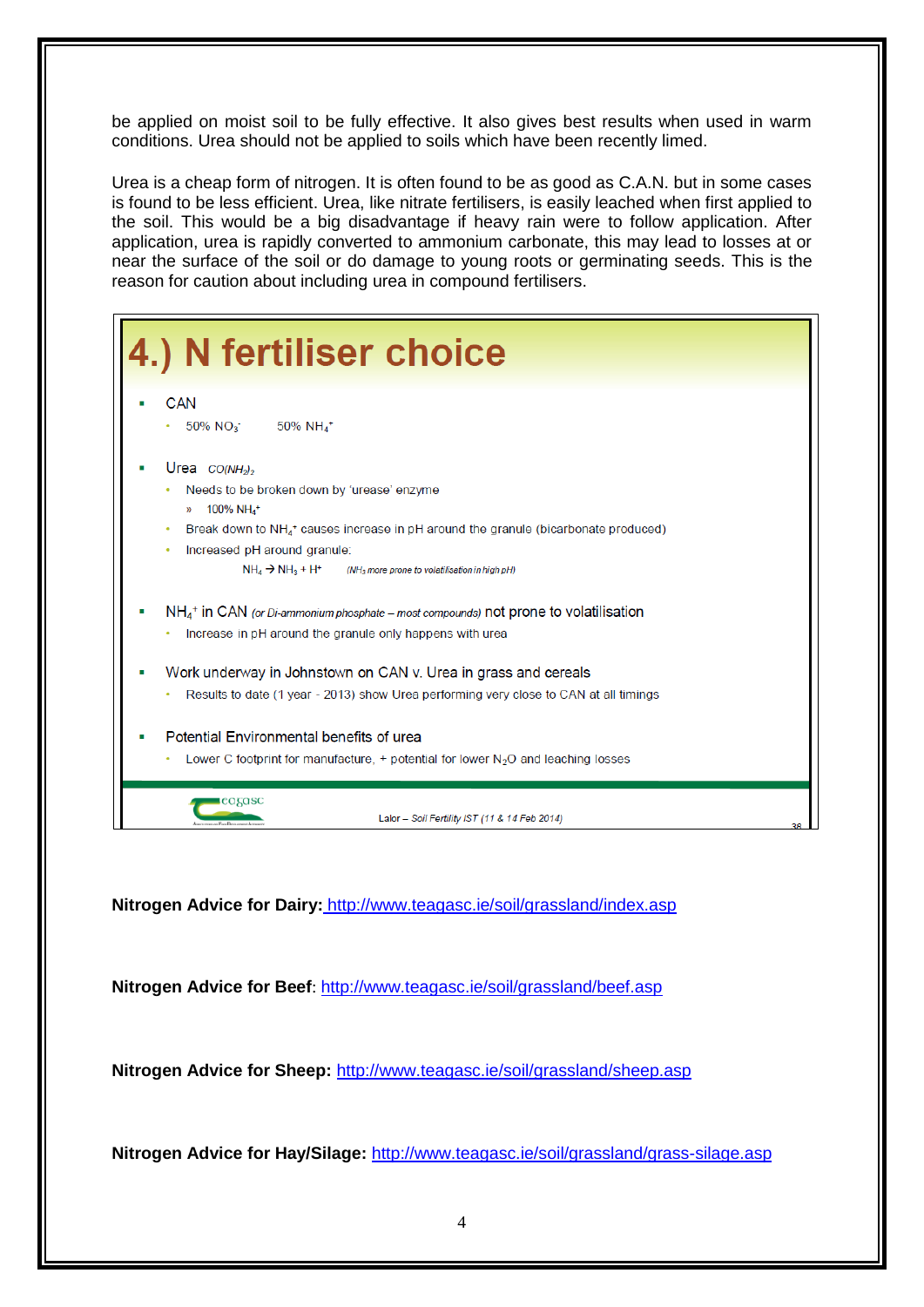## **Commonly Asked Questions about Nitrogen:**

### **Q. What is the difference between CAN (27% N) & Urea (46%N)?**

CAN is a straight 27% N source which contains calcium. 50% of the N is in the nitrate form and 50% in the ammonium N form. Urea contains 46% N and all the N is in the ammonium form.

## **Q. How long should one leave between spreading fertiliser N and slurry?**

Slurry applied on fertiliser N creates ideal conditions for dentifrication, i.e., anaerobic conditions and high carbon compounds. It is recommended to leave 4 to 7 days before or after slurry spreading for application.

#### **Q. How long should one leave between spreading lime and urea?**

Lime increases soil pH which increases rate of volatilisation of ammonia. Do not spread urea for 3-6 months after lime application.

#### **Q. How long should one leave between spreading urea/ slurry and lime?**

Where urea is spread in advance of lime it will eliminate the risk of N loss through volatilization. It is recommended to leave 10 days between applying urea and lime.

#### **Q. How long should one leave between spreading slurry and fertiliser N?**

Slurry is a carbon source and where fertiliser is spread directly after slurry application it will result in a loss in N. It is recommended to leave 4 to 7 days between the application of fertiliser N and slurry

## **Q. When should I start applying my 1st Nitrogen to my dairy grazing paddocks?**

A. When soil temperatures reach 4 to 5  $\degree$  and weather is forecast to be mild then it would be suitable to apply 20 to 25 units N/ac ( $\frac{1}{2}$  urea). Soil temperatures will vary depending on location so check soil temperatures with Met Eireann. Consider spreading slurry on bare paddock and apply fertilizer N in the next couple of weeks. <http://www.teagasc.ie/soil/docs/Spring-Fertiliser-Advice-2016.pdf>

## **Q. What fertiliser should I use for Newly Reseeded Leys?**

http://www.teagasc.ie/soil/docs/Fertiliser-Advice-for-Newly-Reseeded-Leys-2016.pdf

## **Q. What fertiliser should I use for 1st cut Silage?**

http://www.teagasc.ie/soil/docs/Fertilising-1st-Cut-Grass-Silage-2016.pdf

## **Q. What fertiliser should I use for Winter Cereals?**

http://www.teagasc.ie/soil/docs/Winter-Cereals-N-Strategies-2016.pdf